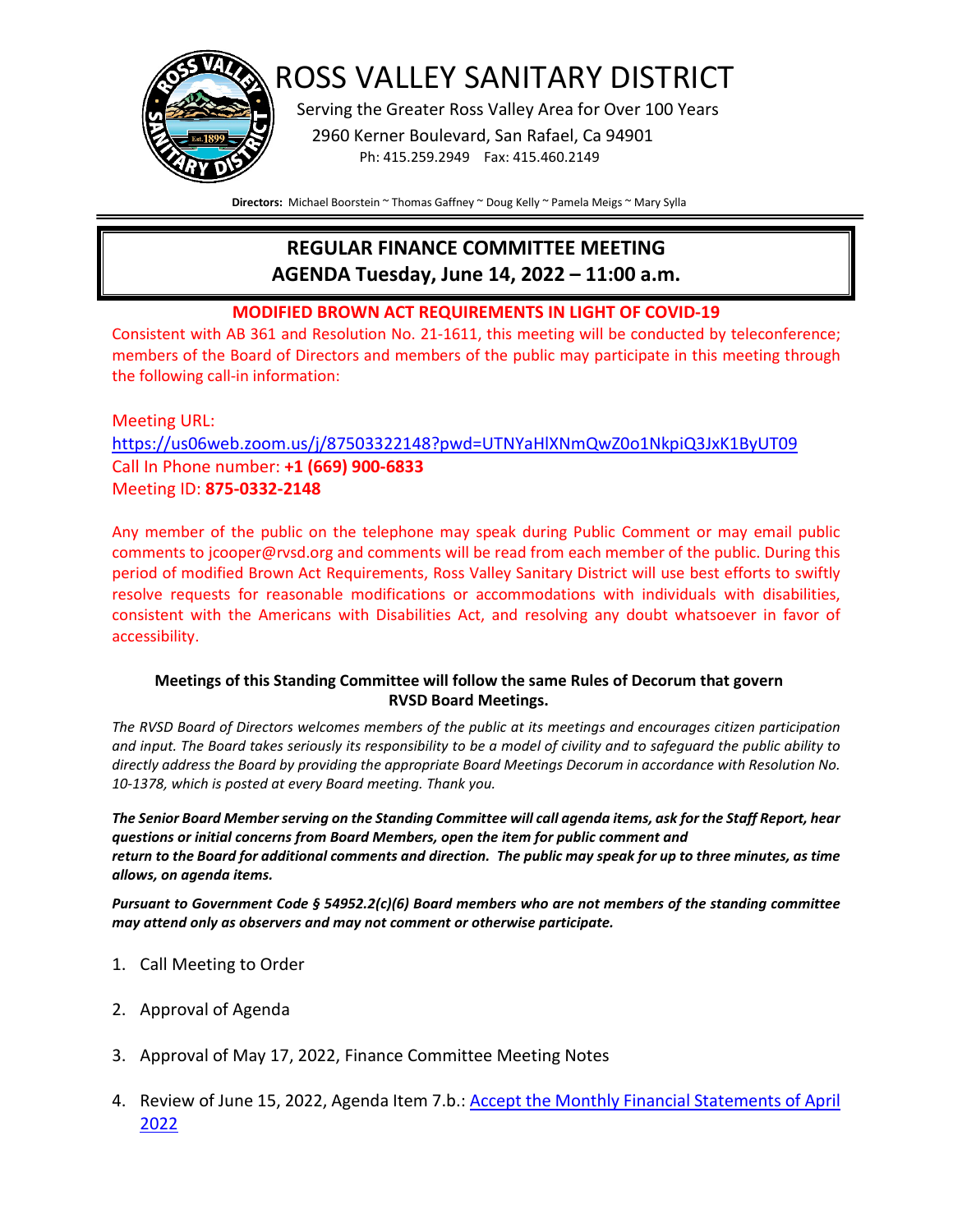- 5. Review of June 15, 2022, Agenda Item 7.d.: [Approve Disposal of Surplus District-Owned](https://www.rvsd.org/DocumentCenter/View/2567/ITEM-7e)  [Equipment](https://www.rvsd.org/DocumentCenter/View/2567/ITEM-7e)
- 6. Review of June 15, 2022, Agenda Item 7.e.: [Approve Removal of Fourteen Obsolete Items](https://www.rvsd.org/DocumentCenter/View/2567/ITEM-7e)  [from the District's Fixed Assets](https://www.rvsd.org/DocumentCenter/View/2567/ITEM-7e)
- 7. Review of June 15, 2022, Agenda Item 7.g.: Approve Contract Change Order No. 6 in the [Amount of a Credit of \\$\(172,057.48\); Adopt Resolution No. 22-1623 Approving Final](https://www.rvsd.org/DocumentCenter/View/2569/ITEM-7g)  [Acceptance and Authorizing the General Manager to File Notice of Completion for the](https://www.rvsd.org/DocumentCenter/View/2569/ITEM-7g)  [Butterfield/Arroyo-Kenrick Gravity Sewer Improvements Project, with Ranger Pipelines,](https://www.rvsd.org/DocumentCenter/View/2569/ITEM-7g)  [Incorporated](https://www.rvsd.org/DocumentCenter/View/2569/ITEM-7g)
- 8. Review of June 15, 2022, Agenda Item 8: Consideration of Authorizing the General Manager, [Upon Review and Approval of Legal Counsel, to Approve an Amendment to Task Order No. 8](https://www.rvsd.org/DocumentCenter/View/2570/ITEM-8)  [with Nute Engineering for Design Engineering Services for the LS20 \(Larkspur Landing A\) Lift](https://www.rvsd.org/DocumentCenter/View/2570/ITEM-8)  [Station Improvements Project, to add LS31 \(Via La Brisa\) and LS32 \(Corte del Bayo\) for an](https://www.rvsd.org/DocumentCenter/View/2570/ITEM-8)  [Amount Not to Exceed \\$99,434](https://www.rvsd.org/DocumentCenter/View/2570/ITEM-8)
- 9. Review of June 15, 2022, Agenda Item 9: Consideration of [Approving Contract Change Order](https://www.rvsd.org/DocumentCenter/View/2571/ITEM-9)  [No. 5 in the Amount Not to Exceed \\$666,452 for Additional Work on the FY 20/21 Gravity](https://www.rvsd.org/DocumentCenter/View/2571/ITEM-9)  [Sewer Improvements Project \(#951\) with Glosage Engineering, Inc.](https://www.rvsd.org/DocumentCenter/View/2571/ITEM-9)
- 10. Review of June 15, 2022, Agenda Item 10: Consideration [of Approving Contract Change Order](https://www.rvsd.org/DocumentCenter/View/2576/ITEM-10)  [No. 6 in the Amount Not to Exceed \\$222,748 for Additional Work on the FY 20/21 Gravity](https://www.rvsd.org/DocumentCenter/View/2576/ITEM-10)  [Sewer Improvements Project \(#951\) with Glosage Engineering, Inc.](https://www.rvsd.org/DocumentCenter/View/2576/ITEM-10)
- 11. Review of June 15, 2022, Agenda Item 13: Consideration of [Adopting Resolution No. 22-1624](https://www.rvsd.org/DocumentCenter/View/2574/ITEM-13)  [to Adopt the Fiscal Year 2022-23 Budget](https://www.rvsd.org/DocumentCenter/View/2574/ITEM-13)
- 12. Review of June 15, 2022, Agenda Item 14: Consideration of [Adopting Resolution No. 22-1625](https://www.rvsd.org/DocumentCenter/View/2575/ITEM-14)  [Approving Salary and Benefit Schedule for Unrepresented Employees of the District](https://www.rvsd.org/DocumentCenter/View/2575/ITEM-14)

#### *Adjourn*

 Any person with a disability covered under the Americans with Disabilities Act (ADA) may receive a copy of the agenda or a copy of all the documents constituting the agenda packet prepared by the local agency or other interested person for this meeting upon request in an appropriate alternative format. Requests for mailed copies of agendas or agenda packets are valid for the calendar year in which requests are made and must be renewed annually after January 1. Any person with a disability covered under the ADA may also request a disability-related modification or accommodation, including auxiliary aids or services in order to participate in a public meeting. Please contact the office at 415.259.2949 at least ten (10) working days prior to the meeting and provide information on the assistance required.

Copies of all staff reports and documents subject to disclosure that relate to each item of business referred to on the agenda are available for public inspection at least 72 hours before each regularly scheduled Board meeting at the District Office**,** located at 2960 Kerner Boulevard, San Rafael, CA**.** Any documents subject to disclosure that are provided to all, or a majority of all, of the members of the Board regarding any item on this agenda after the agenda has been distributed will also be made available for inspection at the District Office during regular business hours.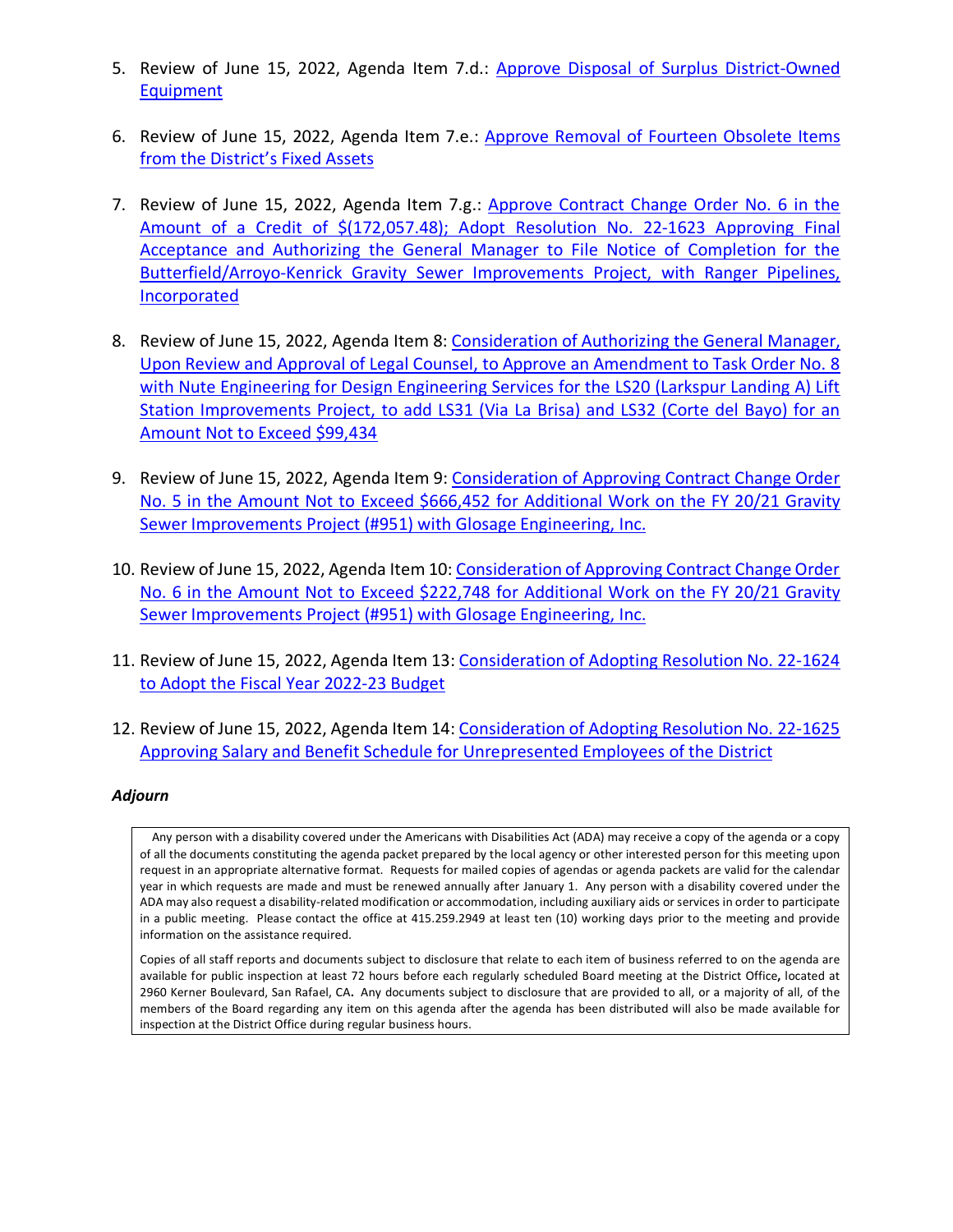**ITEM 3**

## **ROSS VALLEY SANITARY DISTRICT FINANCE COMMITTEE REGULAR MEETING NOTES**

Tuesday, May 17, 2022 via Zoom 11:00 a.m.

| Committee<br><b>Members Present:</b> | <b>Thomas Gaffney</b><br>Doug Kelly                                                                                                                                                                                |
|--------------------------------------|--------------------------------------------------------------------------------------------------------------------------------------------------------------------------------------------------------------------|
| Committee<br><b>Members Absent:</b>  | None.                                                                                                                                                                                                              |
| <b>Board Directors</b><br>Present:   | Michael Boorstein<br>Pamela Meigs                                                                                                                                                                                  |
| Staff and                            | Steve Moore, General Manager<br>Consultants Present: Felicia Newhouse, Assistant General Manager<br>Julia Cooper, Clerk of the Board<br>Corey Spray, Finance Supervisor<br>Carolyn Huynh, Integral Consulting Inc. |
| <b>Public Present:</b>               | None.                                                                                                                                                                                                              |

#### **Item # 1 – Call Meeting to Order**

The meeting was called to order by Director Gaffney at 11:05 a.m.

#### **Item # 2 - Approval of Agenda**

The Committee amended the agenda for the May 17, 2022, meeting to review Item 5 after Item 3.

#### **Item # 3 – Approval of April 19, 2022, Finance Committee Meeting Notes**

The Committee approved the Finance Committee notes for April 19, 2022.

**Item # 5 - Review of May 18, 2022, Agenda Item 7.d.: Authorize the [General Manager, Upon](https://www.rvsd.org/DocumentCenter/View/2554/ITEM-7d)  [Review and Approval of Counsel, to Execute Task Order No. 21 to the Master Services](https://www.rvsd.org/DocumentCenter/View/2554/ITEM-7d)  [Agreement with Integral Consulting Inc. for CEQA Compliance for the FY 2022/23 Gravity](https://www.rvsd.org/DocumentCenter/View/2554/ITEM-7d)  [Sewer Improvements Project \(Project #953\) for an Amount](https://www.rvsd.org/DocumentCenter/View/2554/ITEM-7d) Not to Exceed \$57,965**

GM Moore reviewed this task order for Integral Consulting, Inc. for environmental permitting and review for a capital project. He introduced Carolyn Huynh, and the Committee discussed the task order details and inquired about the CEQA project timeline.